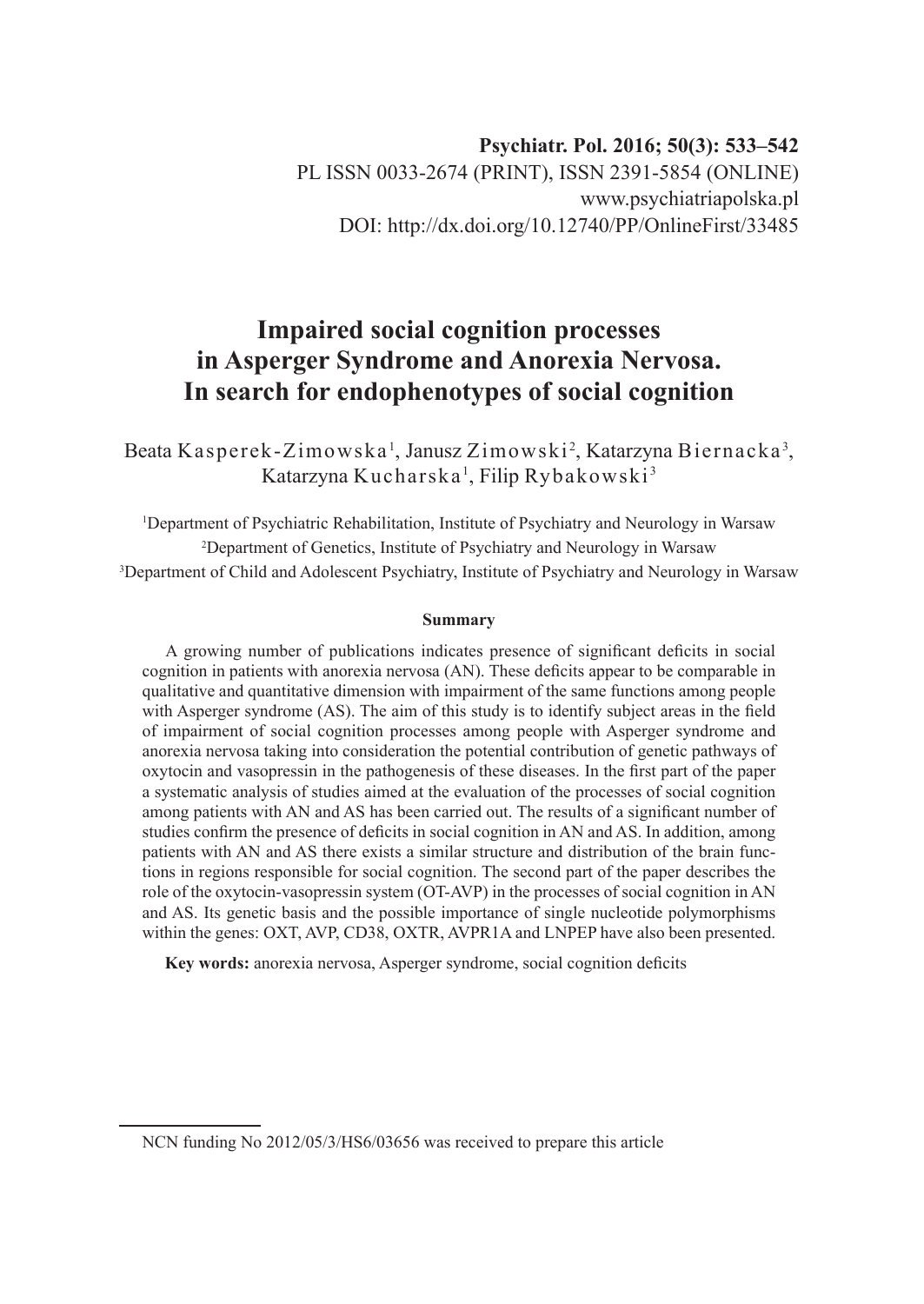## **Introduction**

In the last decade there has been a significant increase in the amount of research focused on the assessment of social cognition among people suffering from Asperger syndrome (AS) and anorexia nervosa (AN). Social cognition constitutes a separate and crucial area of social communication. It fulfils a role of a mediator between the cognitive sphere and social functioning [1]. The term 'social cognition' is a broad concept. It covers all aspects of social functioning and mental operations that underlie social interactions and the human capacity to perceive the intentions and dispositions of other people [2]. It is also understood as the ability to create relationships between ourselves and other people as well as the ability to use these relationships in a flexible way in social behaviour [3].

Research on social cognition consists of three main areas of activity of the human mind: the perception of emotions, perception of social signals and theory of the mind [4].

The proper mechanisms of perception of emotions and social signals allow for correct social communication and proper social adaptation processes in the human population [1]. Theory of the mind defines the cognitive process as an innate ability to assign mental states to oneself and other people with the aim of anticipating and explaining their behaviour [5]. This ability is the main way in which we give sense or predict the behaviour of another person and it plays a key role in social interaction.

## **Aim**

The aim of this study is to identify subject areas in the field of impairment of social cognition processes among people with Asperger syndrome and anorexia nervosa taking into consideration the potential contribution of genetic pathways of oxytocin and vasopressin in the pathogenesis of these diseases.

This paper also aims at answering the question why Asperger Syndrome (AS) and anorexia nervosa (AN) can be jointly analyzed, although those disorders seem to be radically different in terms of clinical picture, origin, course and prognosis. It is known that the two disorders were placed in separate categories of classification in ICD-10 – AS in the category of comprehensive neurodevelopmental disorders, while AN in the category of behavioural syndromes associated with physiological disturbances and physical factors.

# Asperger Syndrome

Asperger Syndrome as a neurodevelopmental disorder originates in infancy or childhood. Retarded or damaged are then those functions which are associated with the biological process of maturation of the central nervous system. AS is four times more common in boys than in girls and its prevalence is above 1% [6]. According to ICD-10, AS is characterized by the same qualitative abnormalities in social relations that occur in autism. The difference is that in AS there is no overall delay of speech and cognitive functions. Most people with AS is characterized by an average level of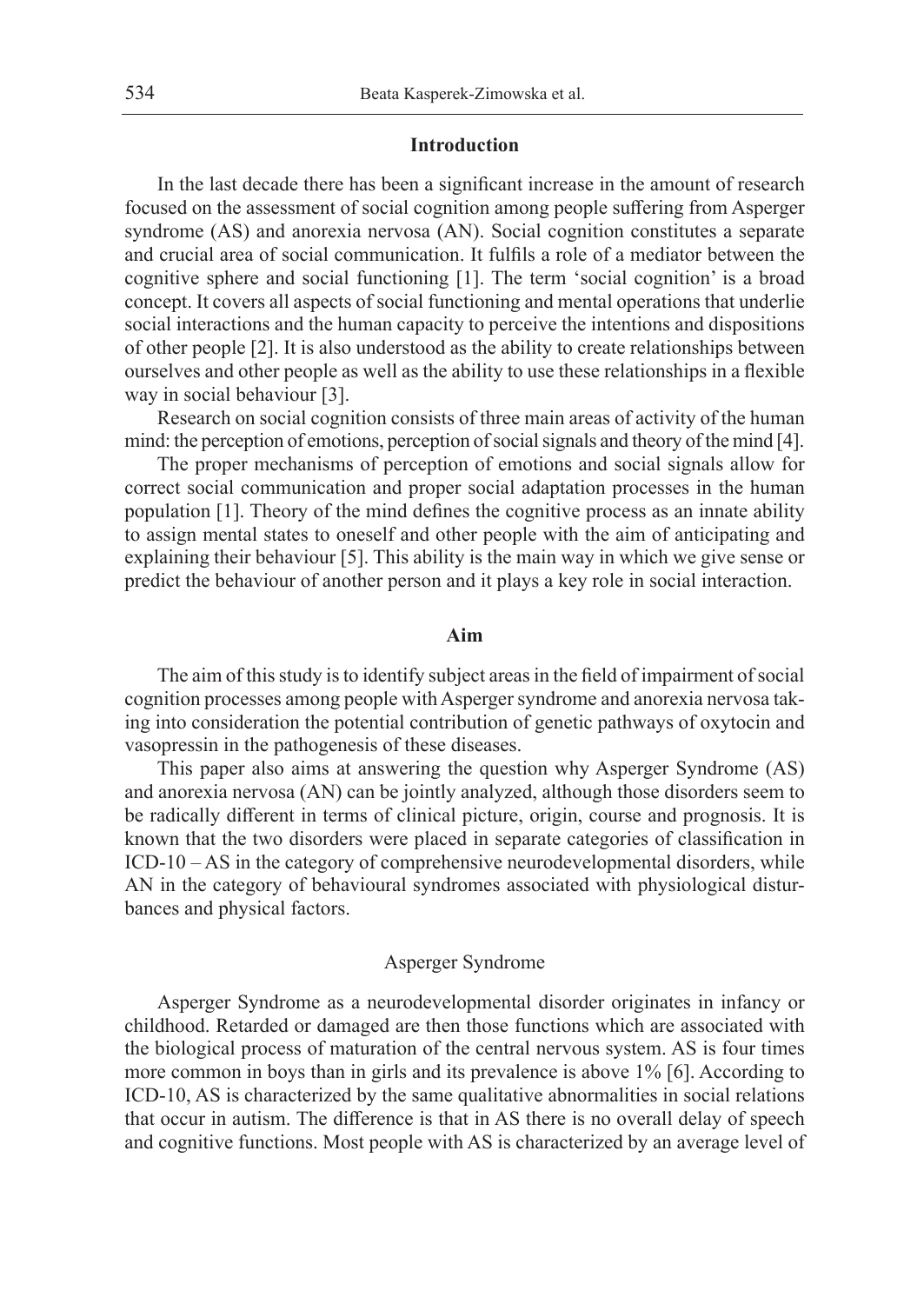intelligence, but they are physically clumsy. Disorders persist into adolescence and adulthood.

The essence of AS are difficulties in communicating with other people (axial symptom) and a difficulty in understanding the social code at both verbal and nonverbal level. Particular difficulty is found in building a map of other people's mental states (Theory of the Mind – ToM)  $[7-11]$ . Healthy people create images of mental states of other people on the basis of non-verbal elements such as eye contact, body posture and the tone of voice. People with mental health disabilities are characterized by possessing deficits in the processes of empathy and theory of the mind (ToM). Those deficits interfere with the ability of non-verbal communication; deteriorate interpretation of social signals and non-verbal emotional display. Individuals with AS have difficulty in perceiving what the interlocutor conveys in a non-direct manner. AS is characterized by a continuous course with a tendency to stabilize the functioning during adulthood [12, 13].

## Anorexia nervosa

Disorders diagnosed according to DSM-IV criteria affect approximately 2.2% of the population of young women [14] and the risk of death due to complications or committing suicide in the course of the illness amounts to almost 20% [15]. Occurrence of this disorder in the population of boys and men is ten times less frequent [16].

People with the above mentioned disorder are characterized by: 1) continuous restrictions in food intake leading to a significant decrease in body weight, 2) increased fear for gaining weight or obesity and persistent behaviour aimed at weight reduction, 3) disturbance in the way of experiencing weight and body shape, its effect on selfesteem, 4) lack of insight into the illness and disregard for its serious consequences (DSM-5) as well as a specific theory of the mind [17].

According to ICD-10 anorexia nervosa is diagnosed when the body weight of a sick person reaches and remains below 15% of the weight expected for his/her age, and/ or if the weight loss is induced by avoidance of foods, provoking vomiting, purging, performing exhaustive exercise, the use of appetite suppressants, laxatives or diuretics, and/or if weight control is manifested in the psychopathological image as intrusive superior thought. Hormonal disorders of the pituitary-adrenal axis and gonads are biological manifestation of AN that, in women, lead to lack of menstruation. Other hormonal changes include an increase of levels of growth hormone, cortisol, and changes in thyroid hormone metabolism and impaired insulin secretion.

#### A common feature – social cognition

In 1992, Gillberg proposed a hypothesis that anorexia nervosa should be considered in the spectrum of autism [18]. The results of research aimed at verifying this hypothesis suggest that patients with AN exhibit such behaviour as people with autism, i.e., difficulties in social interaction, repetitive behaviour, weak central coherence (inability to connect information as a whole at a higher level of integration), cognitive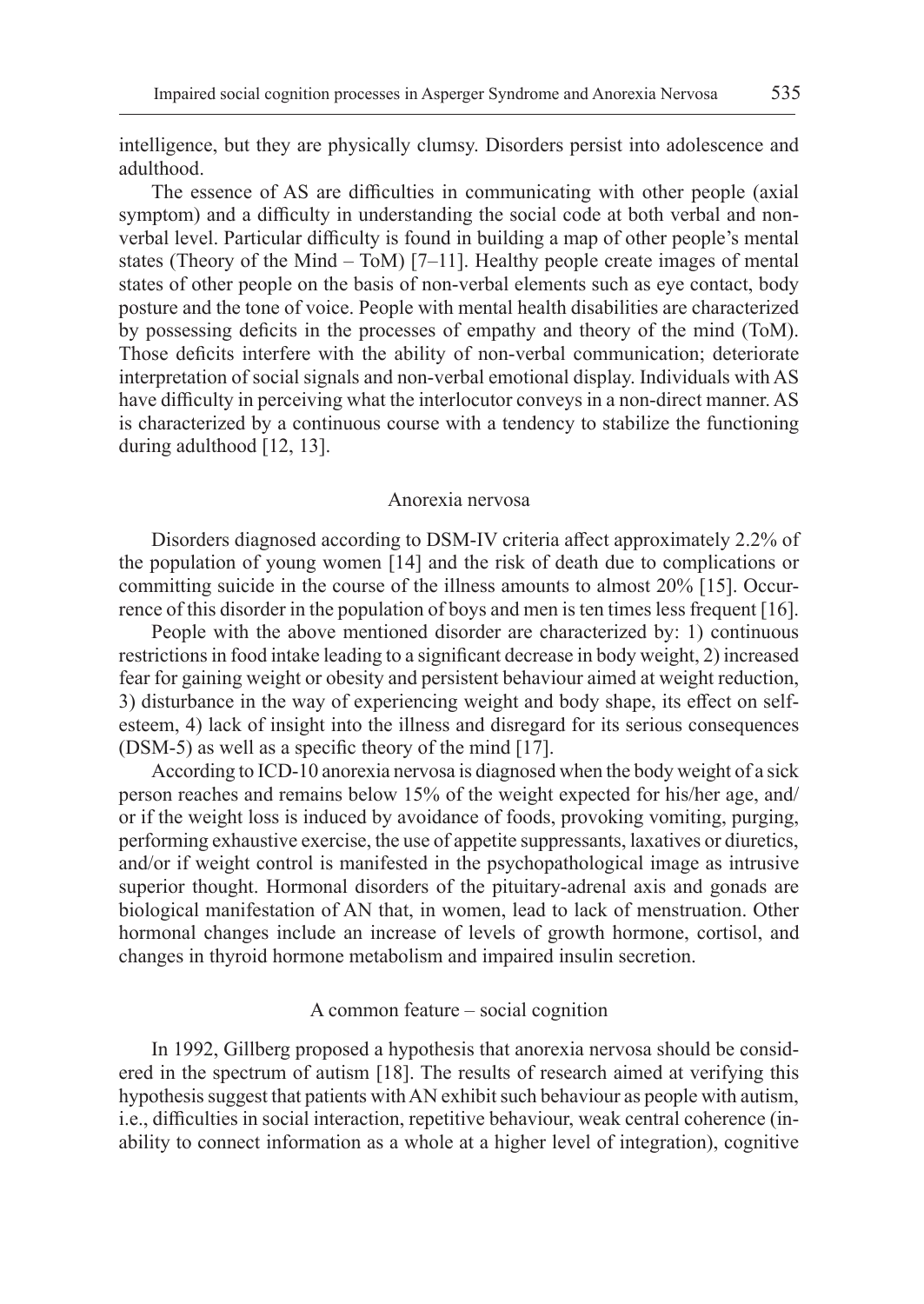rigidity and difficulty in the ToM processes [19]. These results were also confirmed in the research of Lang, Oldershaw and Tchanturia [20–23] and allowed for a conclusion that neuropsychological characteristics and some behaviour patterns are common both to AN and AS, what is more, they also display a prognostic value for the treatment of AN. Therefore, from the above presented studies it can be concluded that a common symptom of both disorders is a social cognition disorder which is manifested by difficulties with understanding emotions, their correct perception (deficit in recognizing emotions of sadness, joy and repulsion) and their lower awareness as well as deficits in ToM processes and empathy [24].

Some authors have not confirmed the occurrence of social cognition deficits in AN [25–27], even though the vast majority of studies indicate their presence – albeit at a reduced intensity [22, 28, 29] – and the persistence of these deficits despite the remission of symptoms and normalisation of body weight [23]. Findings stemming from the review of the research and meta-analyses stating that the lack of intensity of cognitive rigidity among patients with AN is a result of starvation and chronic disease, are interesting [20]. However, the argument indicating that social cognition deficits are characterised as a feature is their stability during the process of the illness [30] and prevalence among families, for example, among healthy sisters of patients with AN [31].

Simon Baron-Cohen et al. [32] in a study comparing a group of 66 patients aged 12–18 with AN with a control group of 1,600 healthy participants showed that patients with AN have an above average number of characteristics typical for autism. In addition, they observed that they displayed a below average level of empathy. It is a profile similar to that observed in autism. Similar results of the research were obtained by Kate Tchanturia research team from the Institute of Psychiatry in London [23] which assessed 66 patients with AN and 66 healthy controls using a short questionnaire: Autism Spectrum Quotient (AQ-10). The group of patients differed statistically significantly from the control group in seven out of ten evaluated tasks. Moreover, in the group of patients the level of autistic traits correlated with the intensity of anxiety, depression and reduced ability to maintain close relationships with other people [23]. This may indicate that there are common features underlying both disorders and those features can be considered as endophenotype ones.

# Endophenotype

In psychiatry endophenotype is defined as a set of clinical symptoms of a particular disease, moreover, it is assumed that this disease has a biological (genetic) origin. In the case of AN and AS studying the relationship between set of symptoms and genes turned out to be very difficult. Therefore, researchers started to search for such isolated features or biochemical processes which are not a common clinical symptom, and at the same time are also directly related to the origin of the described disorder.

In addition to the above mentioned similarities, both people with AN and AS exhibit common cognitive styles characterized by the predominance of analysis over synthesis, focus on details, difficulty in seeing the whole picture as well as rigidity of thinking disclosed in limited flexibility of behaviour [33]. In addition, among patients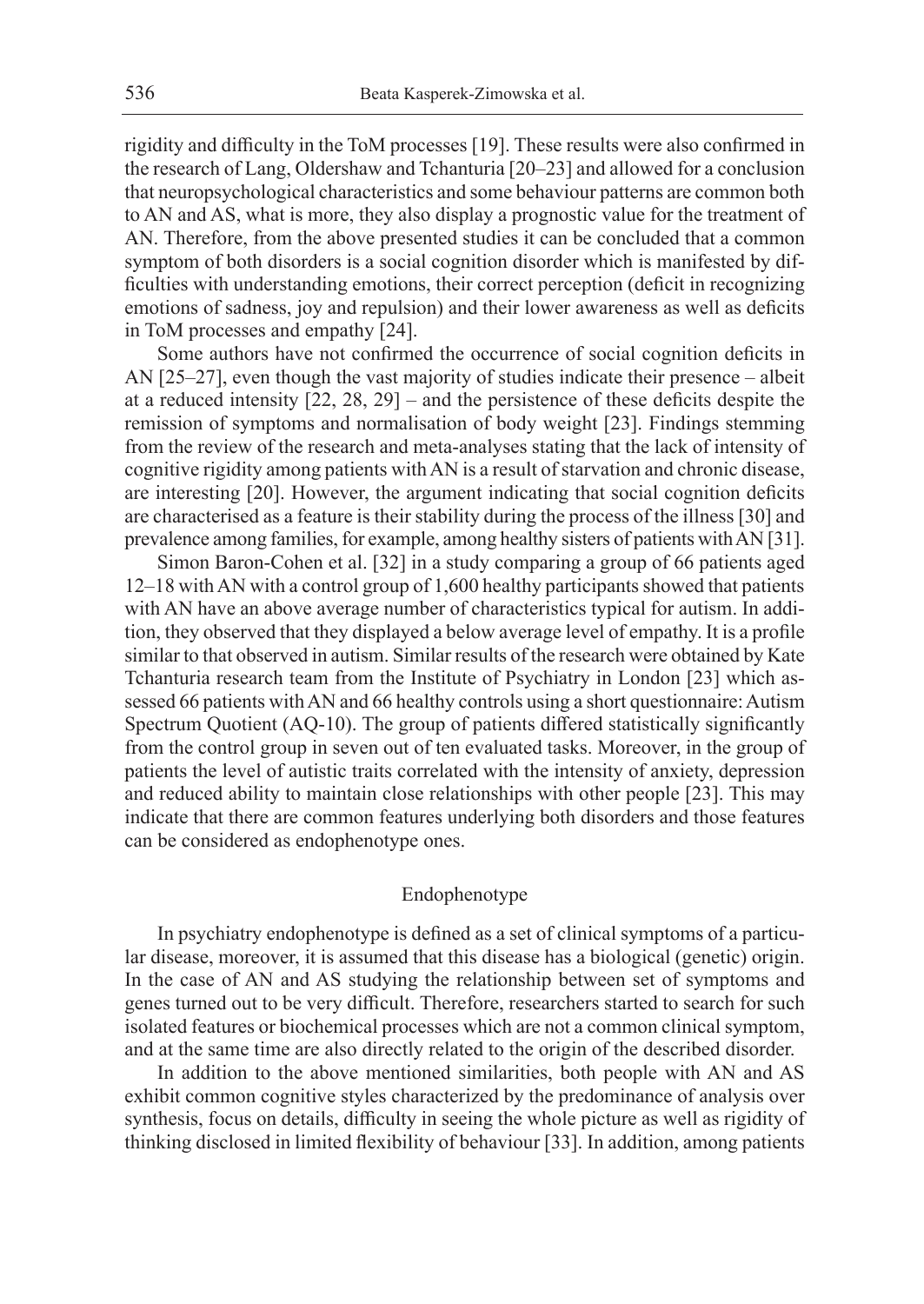with anorexia and autism there is a similar structure and distribution of the brain functions in the regions responsible for social perception [34].

Due to the occurrence of a common feature in both syndromes – impaired social cognition, which is connected with the activity of the oxytocin-vasopressin hormone system, further exploration of the genetic basis of the synthesis, secretion, reception and degradation of those hormones appears to be well founded.

# Oxytocin and vasopressin – prosocial peptides

Oxytocin (OT) is a cyclic peptide hormone, a neurotransmitter produced in the paraventricular nucleus and stored in the posterior lobe of the pituitary gland. The basic functions of oxytocin include: influencing the uterus muscle contractions during labour and participation in the act of sexual intercourse and conception (causes uterus contractions during orgasms, which facilitate the transport of sperm into the fallopian tubes) as well as influencing the secretion of milk from the mammary glands and shrinking of the uterus immediately after birth. Vasopressin (AVP) is also a peptide hormone produced by the hypothalamus, stored and secreted by the posterior pituitary gland. Production of AVP may be provoked by stimuli sent from the central nervous system informing about stress or pain. Vasopressin acts on the renal tubules, thus increasing the recovery of water and sodium ions which are excreted in urine – vasopressin concentrates the urine. Additionally vasopressin constricts the blood vessels.

It was found that both hormones, OT and AVP, apart from exerting influence on many biological functions, including reproduction, also affect the regulation of social behaviour of many mammalian species. It has been proven that the social behaviour of people is subject to the same regulations. Very interesting data was provided by the studies on the effects of nasal inhalation of oxytocin. Nasal inhalation of this hormone increases level of mutual trust [35] among the subjects as well as streamlines ToM and empathy processes [36], enhances social identification with the group [37], improves communication between partners [38], and reduces the level of stress hormones among people who have experienced separation from parents in early childhood [39]. Oxytocin level in the body also affects the strength of attachment to parents [40]. The other studies have shown that oxytocin level in the saliva is positively associated with following one's supervisor with one's eyes and negatively associated with experienced stress and depressive symptoms [41]. Although there are only several studies on the nasal inhalation of vasopressin, it was possible to demonstrate that the nasal application of vasopressin has a different influence on men and women. In men, the inhaled vasopressin reduces trust for the faces of unknown men exposed in photographs, while in women it creates an opposite effect as it increases trust for the faces of foreign women presented in photographs [42, 43]. Among patients with AS oxytocin affects the perception of facial emotions. In addition, after administration of the hormone in a study using functional magnetic resonance imaging, an increase in reactivity in the amygdala and cortical areas has been observed [44].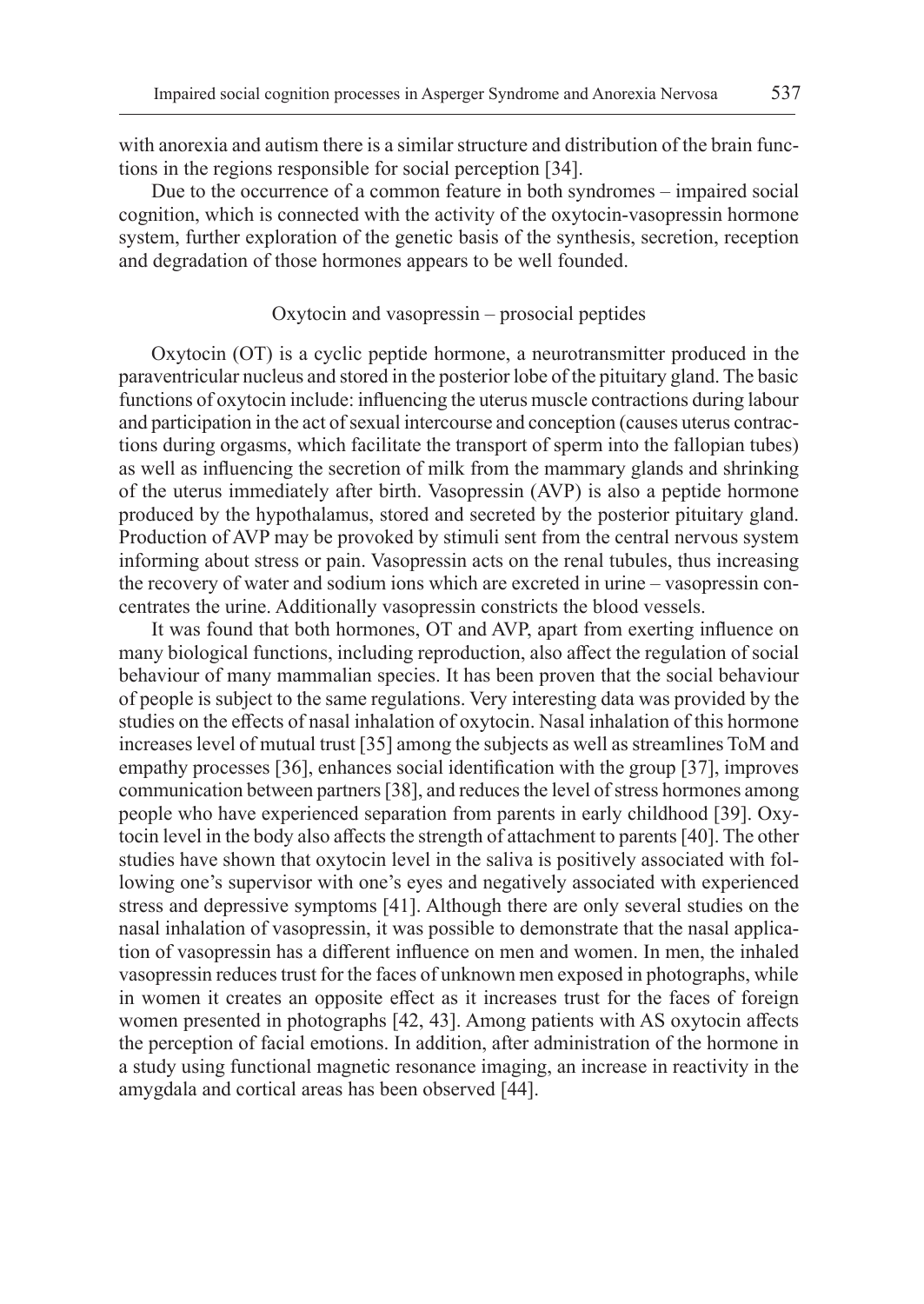# The studied genes

Due to the influence of oxytocin and vasopressin on social behaviour, in many research centres there is conducted a study whose aim is to investigate the polymorphic sequences of the above presented genes in conjunction with the changes in the behaviour of individuals subjected to the study. The objective is to find a correlation between occurrence of the phenotypic characteristic and the haplotype polymorphisms in the genes encoding proteins of the information flow pathway.

In the research of Yirmiya et al. [45] it has been shown that there is a correlation between symptoms of autism and haplotype of the selected microsatellite sequences of AVP receptor (*AVPR1a*). Insel et al. [46] have shown that the length of microsatellite sequences of the promoter region of the *AVPR1a* gene has an impact on the synthesis level of AVP receptor in the brain and consequently on social behaviour.

Activity of both hormones, oxytocin and vasopressin, depends mainly on: the place and time of their synthesis, their mode of release, the number and location of receptors that they reach and the speed of degradation of both hormones. For this reason, one ought to look for the differences within the gene sequences on which the above processes depend. It may facilitate the finding of the correlation between changes in social behaviour and the polymorphic nucleotide sequences of the selected genes.

In the system of regulation of oxytocin and vasopressin activity the following genes are involved:

- *OXT* gene (located in the cytogenetic band 20p13) responsible for the synthesis of the precursor protein conducive to the creation of the mature oxytocin and neurophysin I – a peptide vital for *axonal transport* of the mature hormone;
- *AVP* gene (located adjacent to the *OXT* gene, i.e., in the same band 20p13) responsible for the synthesis of the precursor protein conducive to the creation of the mature oxytocin and neurophysin II – a peptide vital for *axonal transport* of the mature hormone and glycopeptide copeptin;
- *CD38* gene (located in band 4p15) responsible for the synthesis of hydrolase of cyclic ADP conducive to the release of oxytocin in the brain;
- *OXTR* gene (located in band 3p25) responsible for the synthesis of the oxytocin receptor;
- *AVPR1A* gene (located in band 12q14-q15) responsible for the synthesis of vasopressin receptor;
- *LNPEP* gene (located in band 5q15) responsible for the synthesis of leucylcystinyl aminopeptidase disintegrating peptide hormones including oxytocin and vasopressin.

The activity of the above presented genes influences the amount of both above mentioned hormones secreted into the bloodstream, the time and place of their appearance and the power of the induced effect, among other things, the profile of social behaviour (social cognition). Within each gene, there are a number of single nucleotide polymorphism – SNP, however, only a few seem to correlate with the specific phenotypes and these were selected for further studies. Within the *OXT* gene the SNP – rs6133010 was selected in the promoter area [47], in the *AVP* gene – rs2740204 [48],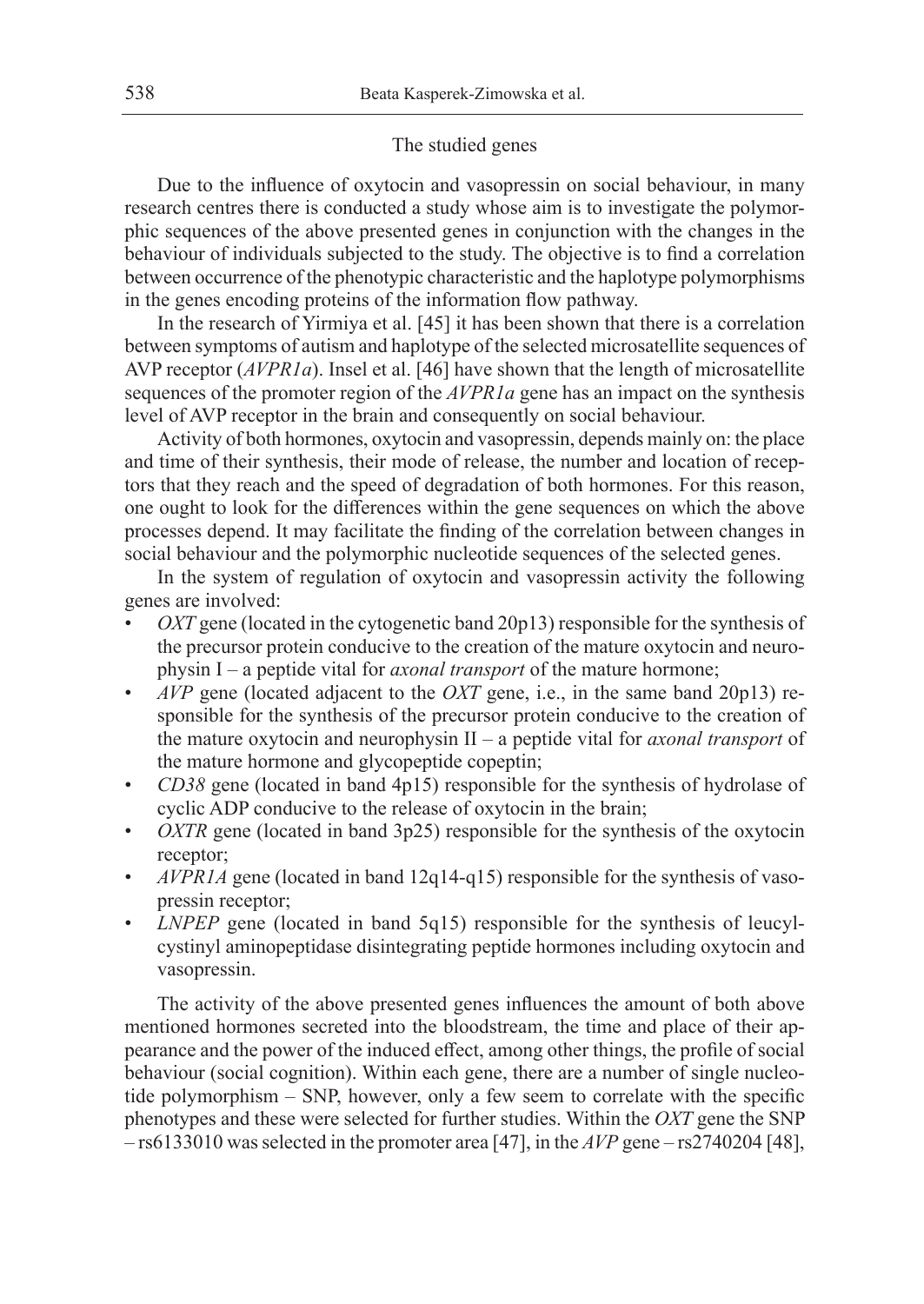in the *CD38*gene – rs6449197 and rs3796863 located in the introns [49], in the *OXTR* gene – rs2254298 and rs53576 in the introns [50], in the *LNPEP* gene – rs4869317 in the intron [51].

The research on communication and regulation of social behaviour in mammals with the participation of neuropeptides OT and AVP indicated that both of these hormones may be involved to a limited extent in the flow of neurotransmitters or intrasynaptic transmission and due to that fact only partially contribute to the risk of occurrence of autism spectrum disorders including AS [52], hence, there is a need for further study of polymorphism of the genes involved in neurotransmission among people with AS and AN.

The research carried out at the present stage of knowledge comes down to the search for a haplotype or haplotypes underlying predisposition to social disorders. A direct cause of the disorders are most likely changes (or only fluctuations) within the oxytocin-vasopressin hormonal system, which, in turn, result from the level of genes expression whose products are hormones and their receptors as well as proteins determining the level of secretion and degradation of the hormones. The expression of each gene depends on the system of regulation of these genes which must be affected by environmental factors. We still have a long way to understand the dependencies between the genetic, hormonal and intellectual levels and environmental factors. However, finding the regularity which must connect the nucleotide sequence with measurable phenotypic symptoms brings us closer to understand the entire process of the disease. In a further consequence, obtaining knowledge about the neurobiological mechanisms that link genetic variation with phenotypic effects will allow for an attempt of a pharmacological treatment of people with AS and AN in the future. It might also allow us to make use of the findings in the rehabilitation of social cognition among patients with AS and AN and may prevent the occurrence of the disease among patients who are genetically predisposed to the disease development.

## **Conclusions**

Results of the previous studies do not give a satisfactory answer to the question whether the above-mentioned disorders are an endophenotypic feature or condition in a disease episode, although, significant number of results indicate that a constant nature of the deficits is not dependent on the disease dynamics.

Undoubtedly, the future studies investigating the genetic substrate and nature of the deficits in the perception of emotions should include a larger number of patients in different stages of the disease (study of illnesses in the early childhood) and have longitudinal and prospective character, allowing for an assessment of whether the social cognition deficits have a characteristic of a trait or illness condition. These studies should include the level of gene expression measured by the levels of particular mRNA. In addition, introducing first-degree relatives into the research would allow for a better understanding of the complex nature of endophenotypes of social cognition in AN and AS.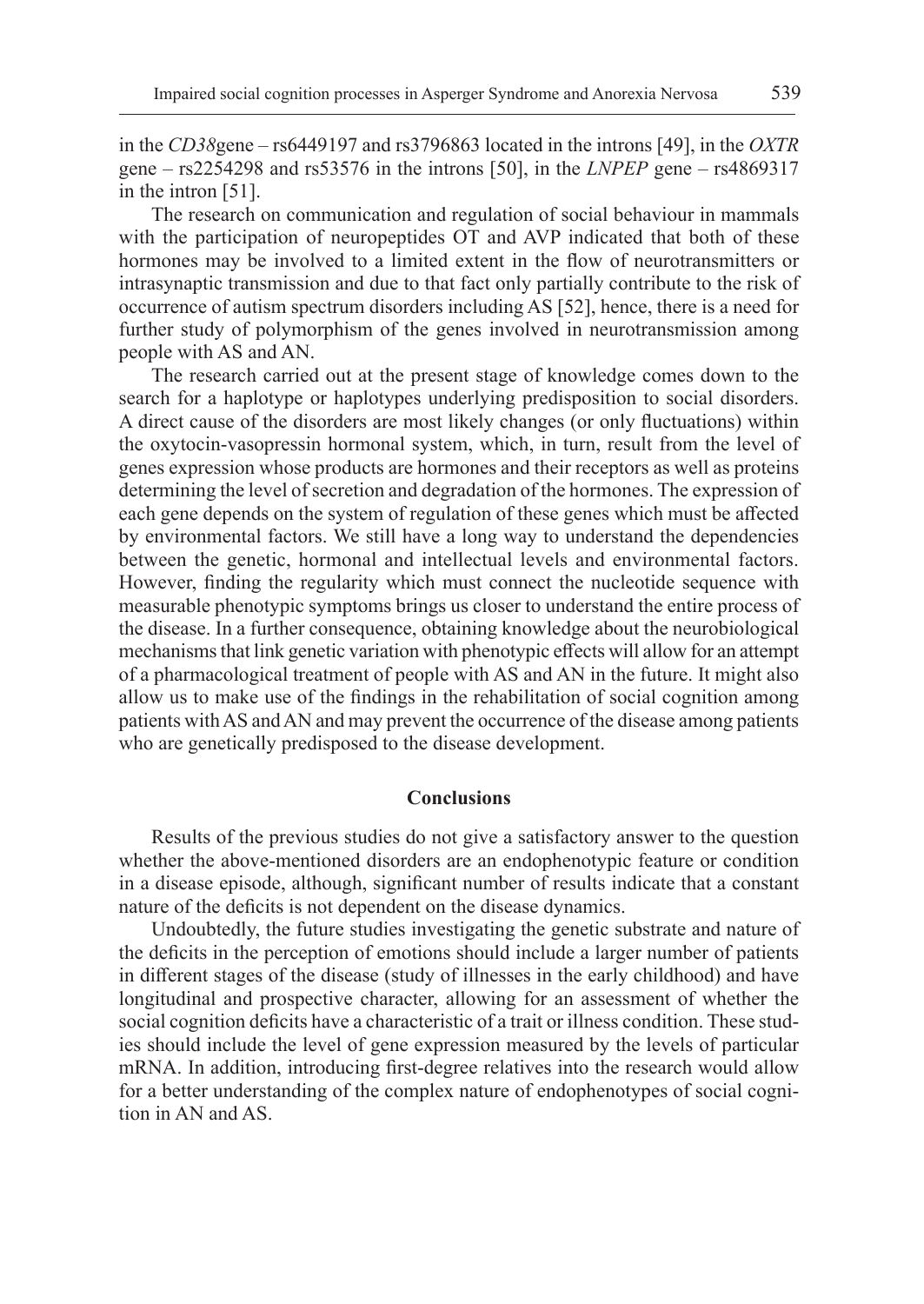## **References**

- 1. Kucharska-Pietura K, Nikolaou V, Masiak M, Treasure J. *The recognition of emotion in the faces and voice of anorexia nervosa*. Int. J. Eat. Disord. 2004; 35(1): 42–47.
- 2. Haxby J, Hoffman E, Gobbini M. *The distributed neural system for face perception*. Trends Cogn. Sci. 2000; 4(6): 223–233.
- 3. Adolphs R. *The neurobiology of social cognition*. Curr. Opin. Neurobiol. 2001; 11: 231–239.
- 4. Brüne M. *"Theory of mind" in schizophrenia: a review of the literature*. Schizophr. Bull. 2005; 31(1): 21–42.
- 5. Adolphs R, Skuse D. *Special issue of Social Cognitive and Affective Neuroscience (December,2006) genetic, comparative and cognitive studies of social behavior*. Soc. Cogn. Affect. Neurosci. 2006; 1(3): 163–164.
- 6. Ehlers S, Gillberg C. *The epidemiology of Asperger syndrome. A total population study*. J. Child Psychol. Psychiatry 1993; 34(8): 1327–1350.
- 7. Bennett TA, Szatmari P, Bryson S, Duku E, Vaccarella L, Tuff L. *Theory of mind, language and adaptive functioning i ASD: a neuroconstructivist perspective*. J. Can. Acad. Child Adolesc. Psychiatry 2013; 22(1): 13–19.
- 8. Williams D, Boucher J, Lind S, Jarrold C. *Time-based and event-based memory in autism spectrum disorder: the roles of executive function and theory of mind, and time-estimation*. J. Autism Dev. Disord. 2013; 43(7): 1555–1567.
- 9. Torralva T, Gleichgerrcht E, Roca M, Ibanez A, Marenco V, Rattazzi A. et al. *Impaired theory of mind but intact decision-making in Asperger syndrome: implications for the relationship between these cognitive domains*. Psychiatry Res. 2013; 205(3): 282–284.
- 10. Tine M, Lucariello J. *Unique theory of mind differentiation in children with autism and Asperger syndrome*. Autism Res. Treat. 2012; 2012: 505393.
- 11. Nagar Shimoni H, Weizman A, Yoran RH, Raviv A. *Theory of mind, severity of autistic symptoms and parental correlates in children and adolescents with Asperger syndrome*. Psychiatry Res. 2012; 197(1–2): 85–89.
- 12. Best CS, Moffat VJ, Power MJ, Owens DG, Johnstone EC. *The boundaries of the cognitive phenotype of autism: theory of mind, central coherence and ambiguous figure perception in young people with autistic traits*. J. Autism Dev. Disord. 2008; 38(5): 840–847.
- 13. Gillberg C. *A guide to Asperger Syndrome*. Cambridge: Cambridge University Press; 2002.
- 14. Keski-Rahkonen A, Hoek HW, Susser ES, Linna MS, Sihvola E, Raevuori A. et al. *Epidemiology and course of anorexia nervosa in the community*. Am. J. Psychiatry 2007; 164(8): 1259–1265.
- 15. Dmitrzak-Węglarz M. *Genetyka jadłowstrętu psychicznego istniejący stan wiedzy i perspektywy przyszłych badań*. Psychiatria 2010; 7(6): 203–226.
- 16. Bulik CM, Reba L, Siega-Riz AM, Reichborn-Kjennerud T. *Anorexia nervosa: definition, epidemiology, and cycle of risk*. Int. J. Eat. Disord. 2005; 37(supl.): S2–S9; discussion S20–S21.
- 17. Russell TA, Schmidt U, Doherty L, Young V, Tchanturia K. *Aspects of social cognition in anorexia nervosa: affective and cognitive theory of mind*. Psychiatry Res. 2009; 168(3): 181–185.
- 18. Gillberg C, Råstam M. *Do some cases of anorexia nervosa reflect underlying autistic-like conditions?* Behav. Neurol. 1992; 5(1): 27–32.
- 19. Treasure J. *Coherence and other autistic spectrum traits and eating disorders: building from mechanism to treatment. The Brigit Olsson lecture*. Nord. J. Psychiatry 2013; 67(1): 38–42.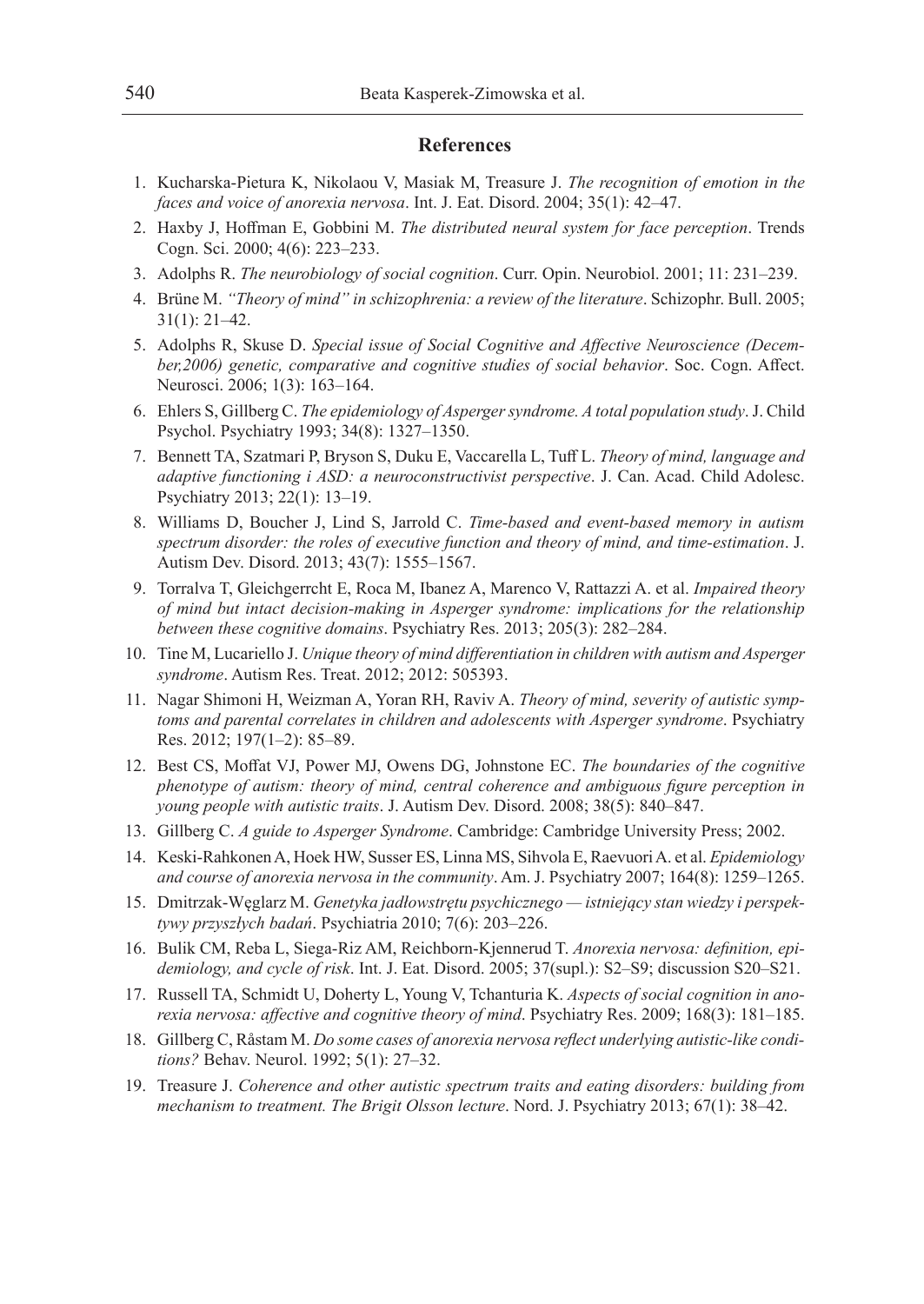- 20. Lang K, Stahl D, Espie J, Treasure J, Tchanturia K. *Set shifting in children and adolescents with anorexia nervosa: An exploratory systematic review and meta-analysis*. Int. J. Eat. Disord. 2014; 47(4): 394–399.
- 21. Oldershaw A, Hambrook D, Tchanturia K, Treasure J, Schmidt U. *Emotional theory of mind and emotional awareness in recovered anorexia nervosa patients*. Psychosom. Med. 2010; 72(1): 73–79.
- 22. Tchanturia K, Davies H, Harrison A, Fox JR, Treasure J, Schmidt U. Altered *social hedonic processing in eating disorders*. Int. J. Eat. Disord. 2012; 45(8): 962–969.
- 23. Tchanturia K, Smith E, Weineck F, Fidanboylu E, Kern N, Treasure J. et al. *Exploring autistic traits in anorexia: a clinical study*. Mol. Autism 2013; 4(1): 44.
- 24. Harrison A, Tchanturia K, Naumann U, Treasure J. *Social emotional functioning and cognitive styles in eating disorders*. Br. J. Clin. Psychol. 2012; 51(3): 261–279.
- 25. Adenzato M, Todisco P, Ardito RB. *Social cognition in anorexia nervosa: evidence of preserved theory of mind and impaired emotional functioning*. PLoS One 2012; 7(8): e44414.
- 26. Kessler H, Schwarze M, Filipic S, Traue HC, von Wietersheim J. *Alexithymia and facial emotion recognition in patients with eating disorders*. Int. J. Eat. Disord. 2006; 39: 245–251.
- 27. Renwick B, Dejong H, Kenyon M, Samarawickrema N, Loomes R, Watson C. et al. *Social perception in people with eating disorders*. Eur. Psychiatry 2013; 28(7): 436–441.
- 28. Davies H, Schmidt U, Tchanturia K. *Emotional facial expression in women recovered from anorexia nervosa*. BMC Psychiatry 2013; 13(1): 291.
- 29. Morris R, Bramham J, Smith E, Tchanturia K. *Empathy and social functioning in anorexia nervosa before and after recovery*. Cogn. Neuropsychiatry 2014; 19(1): 47–57.
- 30. Holliday J, Tchanturia K, Landau S, Collier D, Treasure J. *Is impaired set-shifting an endophenotype of anorexia nervosa?* Am. J. Psychiatry 2005; 162(12): 2269–2275.
- 31. Roberts ME, Tchanturia K, Treasure JL. *Is attention to detail a similarly strong candidate endophenotype for anorexia nervosa and bulimia nervosa?* World J. Biol. Psychiatry 2013; 14(6): 452–463.
- 32. Baron-Cohen S, Jaffa T, Davies S, Auyeung B, Allison C, Wheelwright S. *Do girls with anorexia nervosa have elevated autistic traits?* Mol. Autism 2013; 4(1): 24.
- 33. Zucker NL, Losh M, Bulik CM, LaBar KS, Piven J, Pelphery KA. *Anorexia nervosa and autism spectrum disorders: guided investigation of social cognitive endophenotypes*. Psychol. Bull. 2007; 133(6): 976–1006.
- 34. Fonville L, Lao-Kaim NP, Giampietro V, Van den Eynde F, Davies H, Lounes N. et al. *Evaluation of enhanced attention to local detail in anorexia nervosa using the embedded figures test: an FMRI study*. PLoS One 2013; 14; 8(5): e63964.
- 35. Walum H, Westberg L, Henningsson S, Neiderhiser JM, Reiss D, Igl W. et al. *Genetic variation in the vasopressin receptor 1a gene (AVPR1A) associates with pair-bonding behavior in humans*. Proc. Natl. Acad. Sci. U. S. A. 2008; 105(37): 14153–14156.
- 36. Domes G, Heinrichs M, Gläscher J, Büchel C, Braus DF, Herpertz SC. *Oxytocin attenuates amygdala responses to emotional faces regardless of valence*. Biol. Psychiatry 2007; 62(10): 1187–1190.
- 37. Savaskan E, Ehrhardt R, Schulz A, Walter M, Schächinger H. *Post-learning intranasal oxytocin modulates human memory for facial identity*. Psychoneuroendocrinology 2008; 33(3): 368–374.
- 38. Ditzen B, Hoppmann C, Klumb P. *Positive couple interactions and daily cortisol: on the stressprotecting role of intimacy*. Psychosom. Med. 2008; 70(8): 883–889.